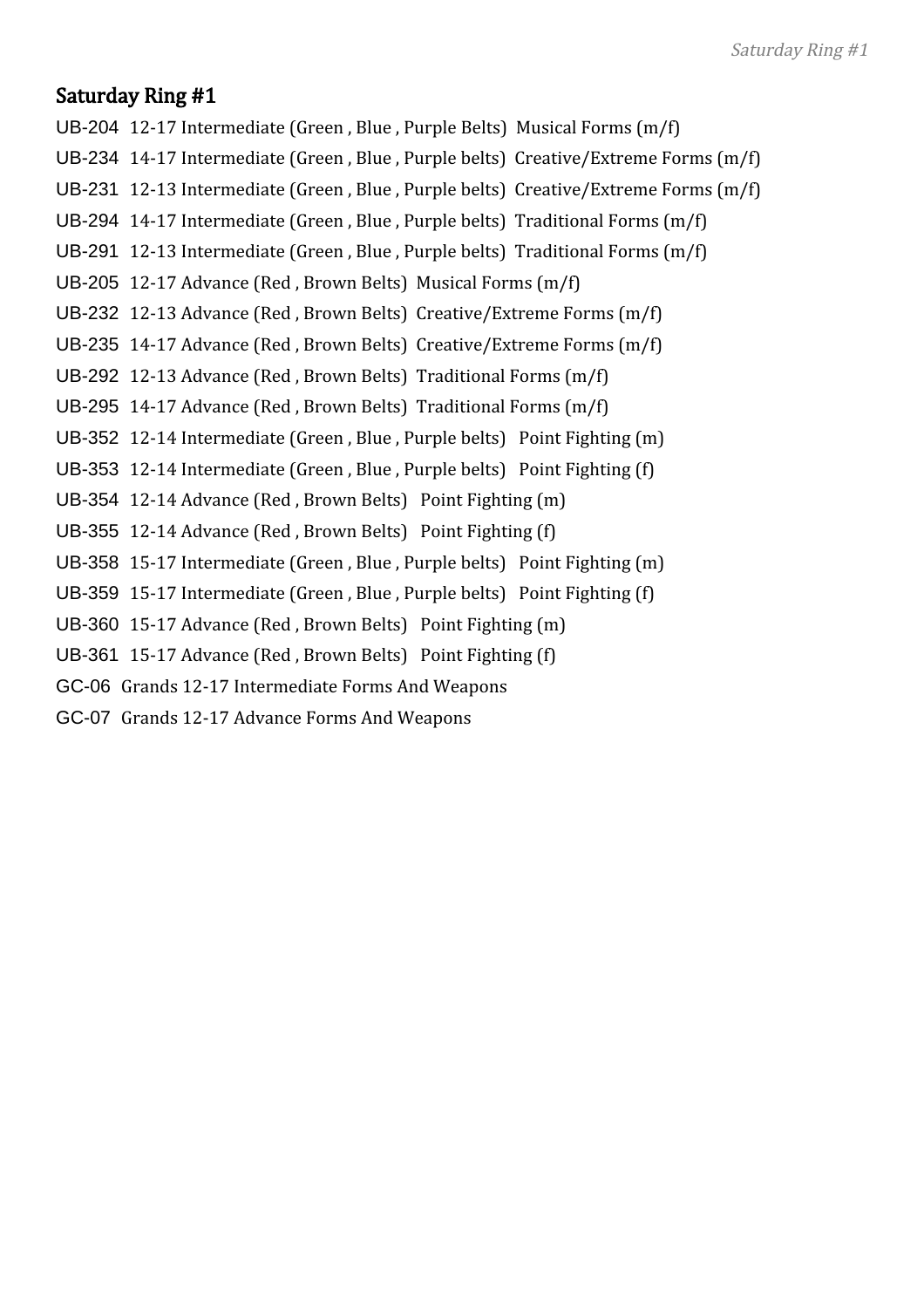UB-391 8+ First Timers UB-206 18+ ALL BELTS Musical Forms (m/f) UB-236 18-34 Beginner (White , Yellow , Orange belts) Creative/Extreme Forms (m/f) UB-296 18-34 Beginner (White , Yellow , Orange belts) Traditional Forms (m/f) GC-08 Grands 18-34 Beginner Forms And Weapons UB-237 18-34 Intermediate (Green , Blue , Purple belts) Advance (Red , Brown Belts) Creative/Extreme Forms (m/f) UB-297 18-34 Intermediate (Green , Blue , Purple belts) Advance (Red , Brown Belts) Traditional Forms (m/f) GC-09 Grands 18-34 Intermediate/Advance Forms And Weapons UB-238 35+ Beginner (White , Yellow , Orange belts) Creative/Extreme Forms (m/f) UB-298 35+ Beginner (White , Yellow , Orange belts) Traditional Forms (m/f) GC-10 Grands 35+ Beginner Forms And Weapons UB-239 35+ Intermediate (Green , Blue , Purple belts) Advance (Red , Brown Belts) Creative/Extreme Forms (m/f) UB-299 35+ Intermediate (Green , Blue , Purple belts) Advance (Red , Brown Belts) Traditional

Forms (m/f)

GC-11 Grands 35+ Intermediate/Advance Forms And Weapons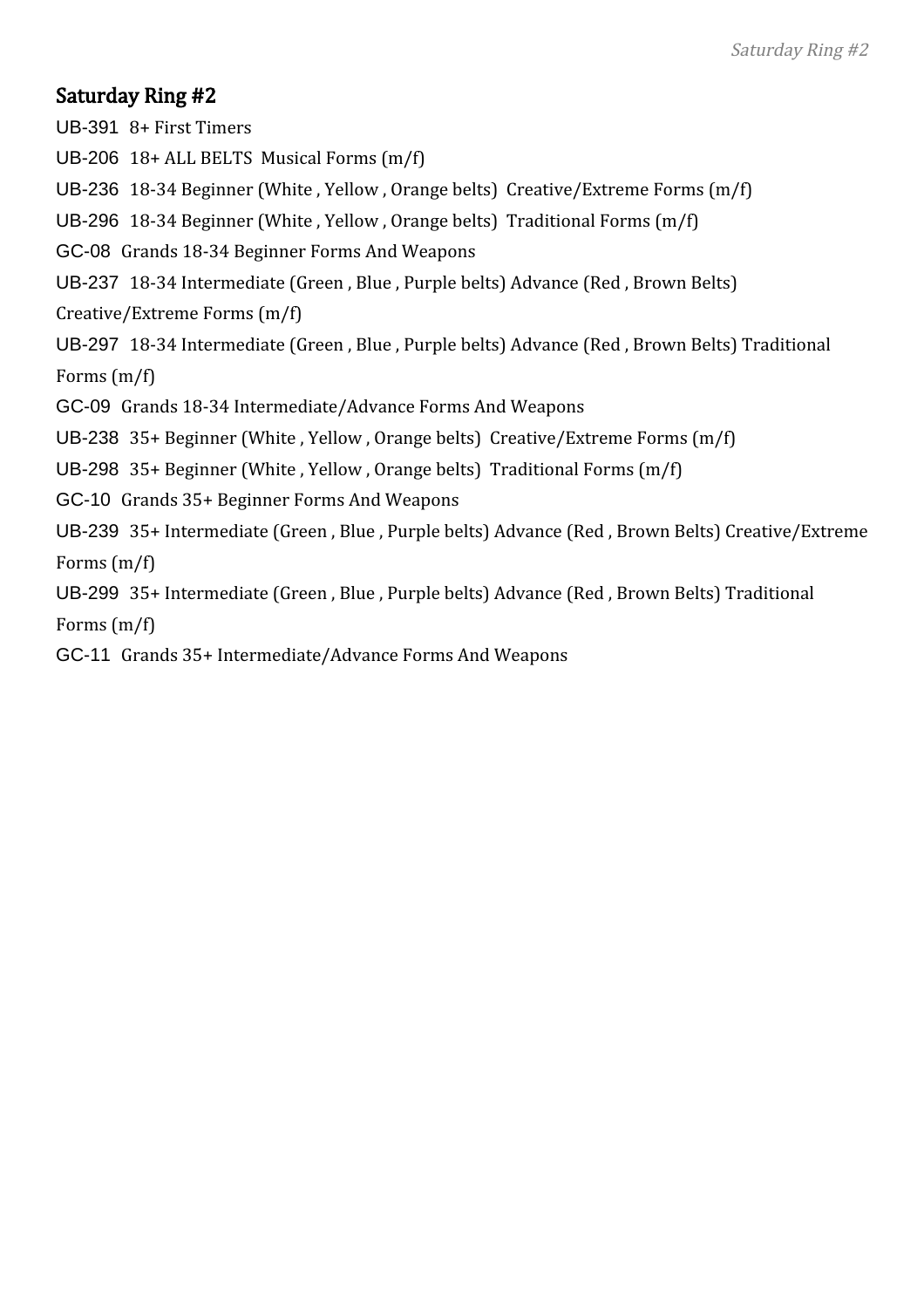- UB-201 11- Intermediate (Green , Blue , Purple belts) Musical Forms (m/f)
- UB-222 6-7 Intermediate (Green , Blue , Purple belts) Creative/Extreme Forms (m/f)
- UB-225 8-9 Intermediate (Green , Blue , Purple belts) Creative/Extreme Forms (m/f)
- UB-228 10-11 Intermediate (Green , Blue , Purple belts) Creative/Extreme Forms (m/f)
- UB-282 6-7 Intermediate (Green , Blue , Purple belts) Traditional Forms (m/f)
- UB-285 8-9 Intermediate (Green , Blue , Purple belts) Traditional Forms (m/f)
- UB-288 10-11 Intermediate (Green , Blue , Purple belts) Traditional Forms (m/f)
- GC-03 Grands 11- Intermediate Forms And Weapons
- UB-202 11- Advance (Red , Brown Belts) M/F (Musical forms )Musical Forms (m/f)
- UB-223 6-7 Advance (Red , Brown Belts) Creative/Extreme Forms (m/f)
- UB-226 8-9 Advance (Red , Brown Belts) Creative/Extreme Forms (m/f)
- UB-229 10-11 Advance (Red , Brown Belts) Creative/Extreme Forms (m/f)
- UB-283 6-7 Advance (Red , Brown Belts) Traditional Forms (m/f)
- UB-286 8-9 Advance (Red , Brown Belts) Traditional Forms (m/f)
- UB-287 10-11 Beginner (White , Yellow , Orange belts) Traditional Forms (m/f)
- GC-04 Grands 11- Advance Forms And Weapons
- UB-333 6-7 Beginner (White , Yellow , Orange belts) Point Fighting (f)
- UB-334 6-7 Intermediate (Green , Blue , Purple belts) Point Fighting (m)
- UB-335 6-7 Intermediate (Green , Blue , Purple belts) Point Fighting (f)
- UB-336 6-7 Advance (Red , Brown Belts) Point Fighting (m)
- UB-337 6-7 Advance (Red , Brown Belts) Point Fighting (f)
- UB-340 8-9 Intermediate (Green , Blue , Purple belts) Point Fighting (m)
- UB-341 8-9 Intermediate (Green , Blue , Purple belts) Point Fighting (f)
- UB-342 8-9 Advance (Red , Brown Belts) Point Fighting (m)
- UB-343 8-9 Advance (Red , Brown Belts) Point Fighting (f)
- UB-346 10-11 Intermediate (Green , Blue , Purple belts) Point Fighting (m)
- UB-347 10-11 Intermediate (Green , Blue , Purple belts) Point Fighting (f)
- UB-348 10-11 Advance (Red , Brown Belts) Point Fighting (m)
- UB-349 10-11 Advance (Red , Brown Belts) Point Fighting (f)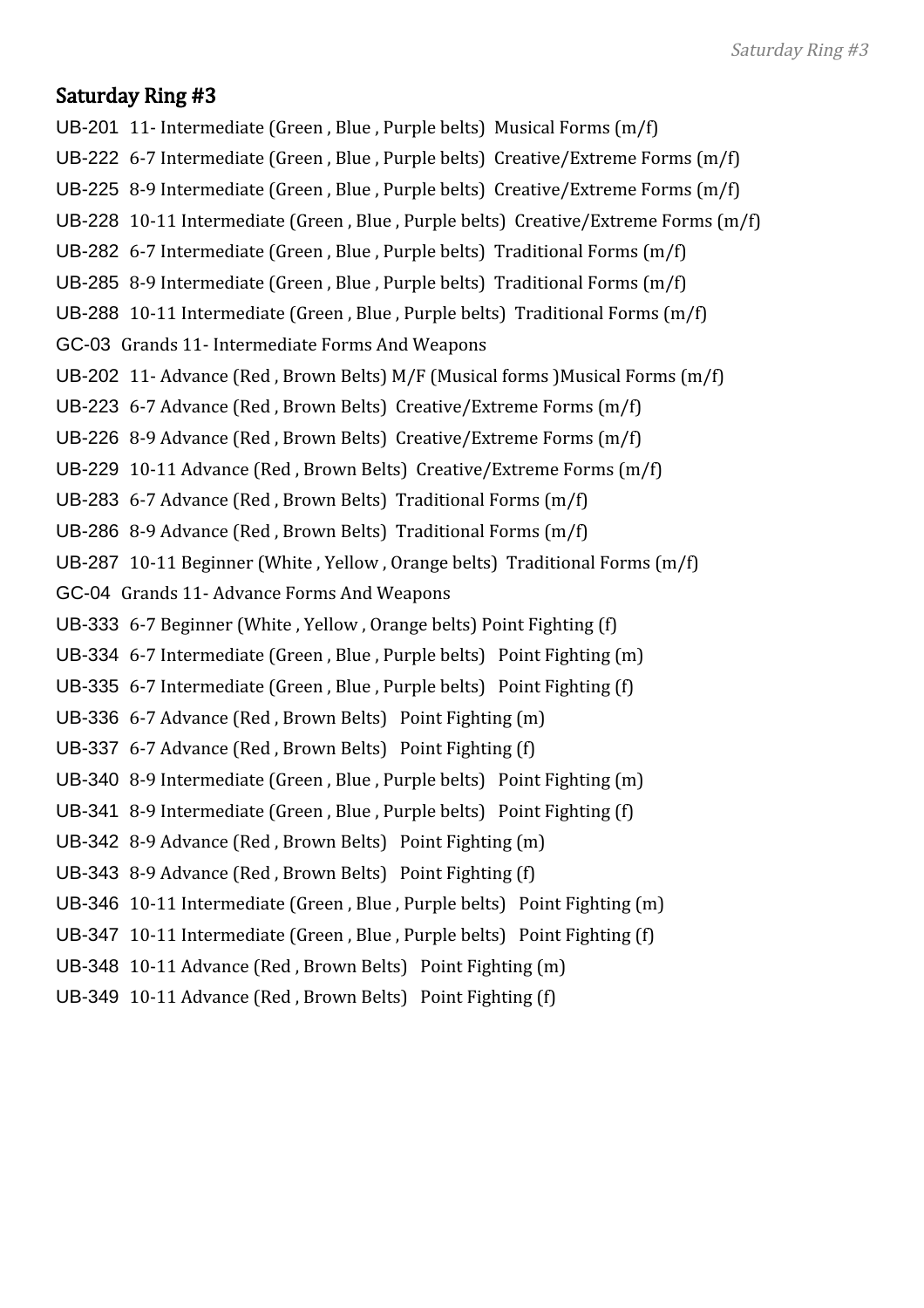- UB-390 7- Little Dragons
- UB-200 11- Beginner (White , Yellow , Orange Belts) Musical Forms (m/f)
- UB-220 5- ALL BELTS Creative/Extreme Forms (m/f)
- UB-280 5- ALL BELTS Traditional Forms (m/f)
- UB-221 6-7 Beginner (White , Yellow , Orange belts) Creative/Extreme Forms (m/f)
- UB-281 6-7 Beginner (White , Yellow , Orange belts) Traditional Forms (m/f)
- UB-224 8-9 Beginner (White , Yellow , Orange belts) Creative/Extreme Forms (m/f)
- UB-284 8-9 Beginner (White , Yellow , Orange belts) Traditional Forms (m/f)
- UB-227 10-11 Beginner (White , Yellow , Orange belts) Creative/Extreme Forms (m/f)
- UB-289 10-11 Advance (Red , Brown Belts) Traditional Forms (m/f)
- GC-01 Grands 7- Beginner Forms And Weapons
- GC-02 Grands 8-11 Beginner Forms And Weapons
- UB-330 5- ALL BELTS Point Fighting (m)
- UB-331 5- ALL BELTS Point Fighting (m/f)
- UB-332 6-7 Beginner (White , Yellow , Orange belts) Point Fighting (m)
- UB-338 8-9 Beginner (White , Yellow , Orange belts) Point Fighting (m)
- UB-339 8-9 Beginner (White , Yellow , Orange belts) Point Fighting (f)
- UB-344 10-11 beginner (White , Yellow , Orange belts) Point Fighting (m)
- UB-345 10-11 Beginner (White , Yellow , Orange belts) Point Fighting (f)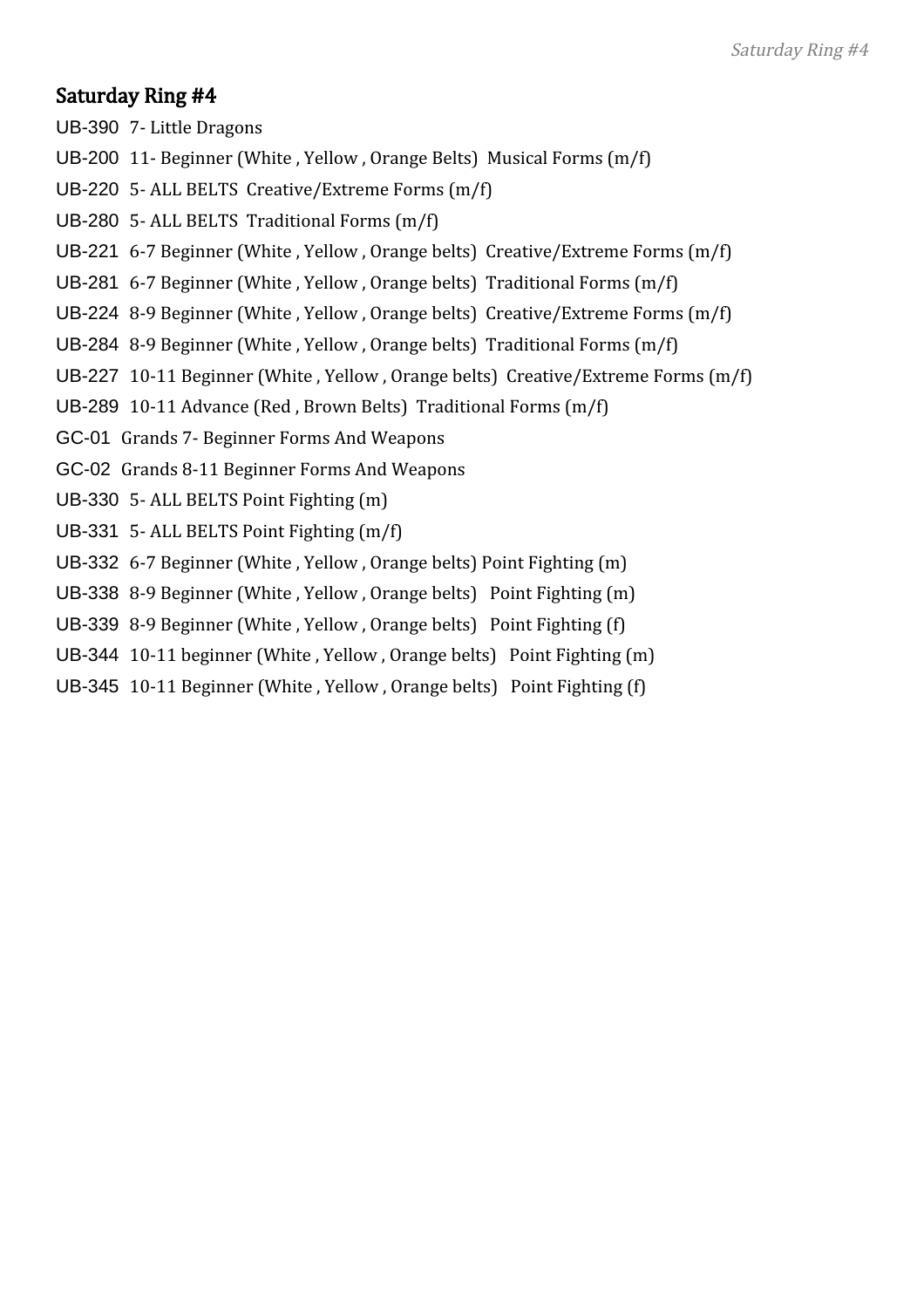- BB-60 Traditional Weapons / Black Belt / 15-17 (m)
- BB-63 Traditional Weapons / Black Belt / 15-17 (f)
- BB-25 Japanese/Okinawan Forms / Black Belt / 15-17 (m)
- BB-28 Japanese/Okinawan Forms / Black Belt / 15-17 (f)
- BB-32 Korean/American Style Forms / Black Belt / 15-17 (m)
- BB-35 Korean/American Style Forms / Black Belt / 15-17 (f)
- BB-90 Point Sparring / Black Belt / 15-17 (m) Light 165- lbs
- BB-91 Point Sparring / Black Belt / 15-17 (m) Heavy 165+ lbs
- BB-92 Point Sparring / Black Belt / 15-17 (f) Feather 132- lbs
- BB-93 Point Sparring / Black Belt / 15-17 (f) Light 132+ lbs
- BB-97 Point Sparring / Black Belt / 15-17 (m)
- BB-101 Point Sparring / Black Belt / 15-17 (f)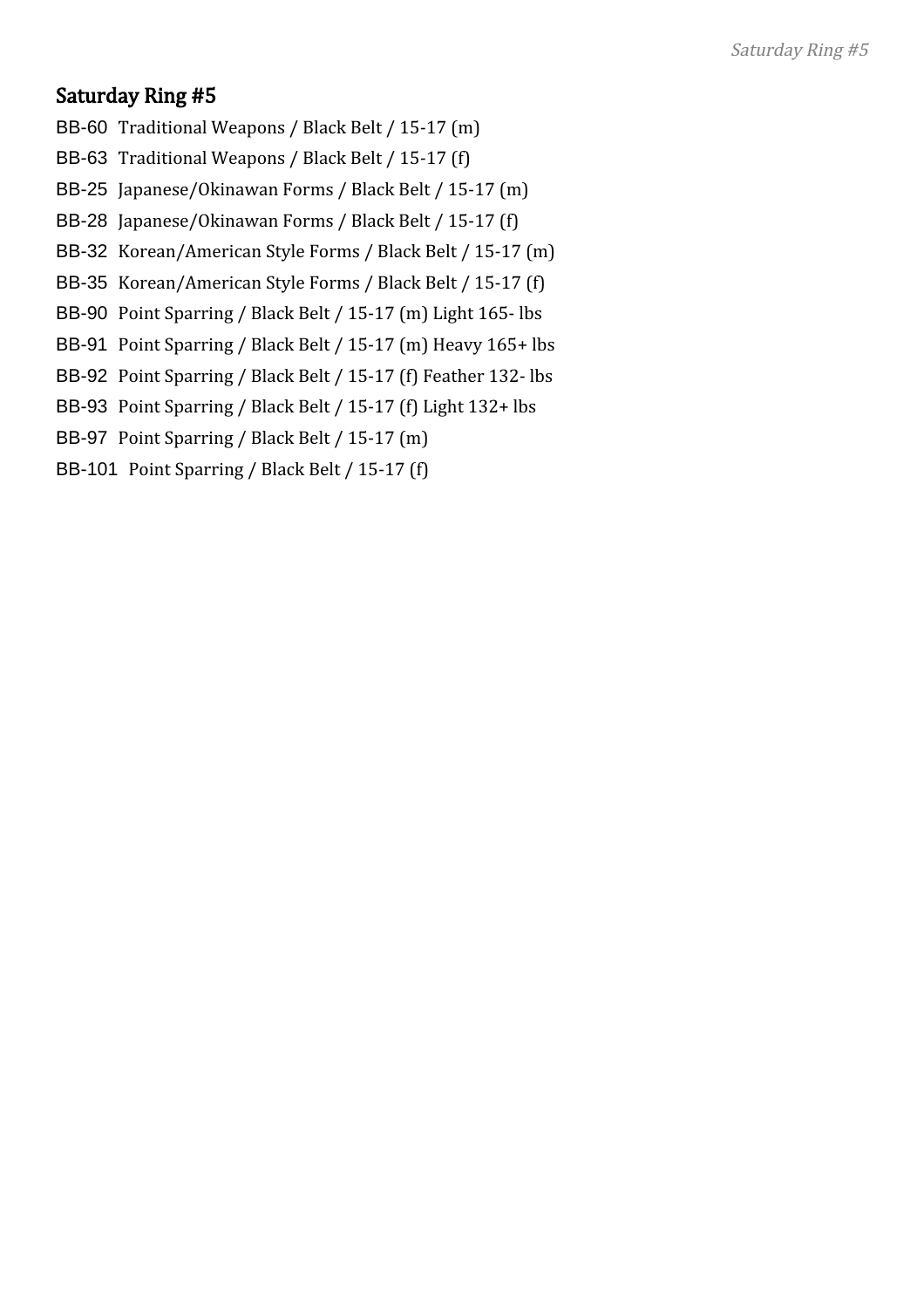- BB-59 Traditional Weapons / Black Belt / 13-14 (m)
- BB-62 Traditional Weapons / Black Belt / 13-14 (f)
- BB-24 Japanese/Okinawan Forms / Black Belt / 13-14 (m)
- BB-27 Japanese/Okinawan Forms / Black Belt / 13-14 (f)
- BB-31 Korean/American Style Forms / Black Belt / 13-14 (m)
- BB-34 Korean/American Style Forms / Black Belt / 13-14 (f)
- BB-86 Point Sparring / Black Belt / 13-14 (m) Light 121- lbs
- BB-87 Point Sparring / Black Belt / 13-14 (m) Heavy 121+ lbs
- BB-88 Point Sparring / Black Belt / 13-14 (f) Feather 121- lbs
- BB-89 Point Sparring / Black Belt / 13-14 (f) Light 121+ lbs
- BB-96 Point Sparring / Black Belt / 13-14 (m)
- BB-100 Point Sparring / Black Belt / 13-14 (f)
- BB-102 Team Sparring / Black Belt / 9-11 , 12-14 , 15-17 (m)
- BB-103 Team Sparring / Black Belt / 9-17 (f)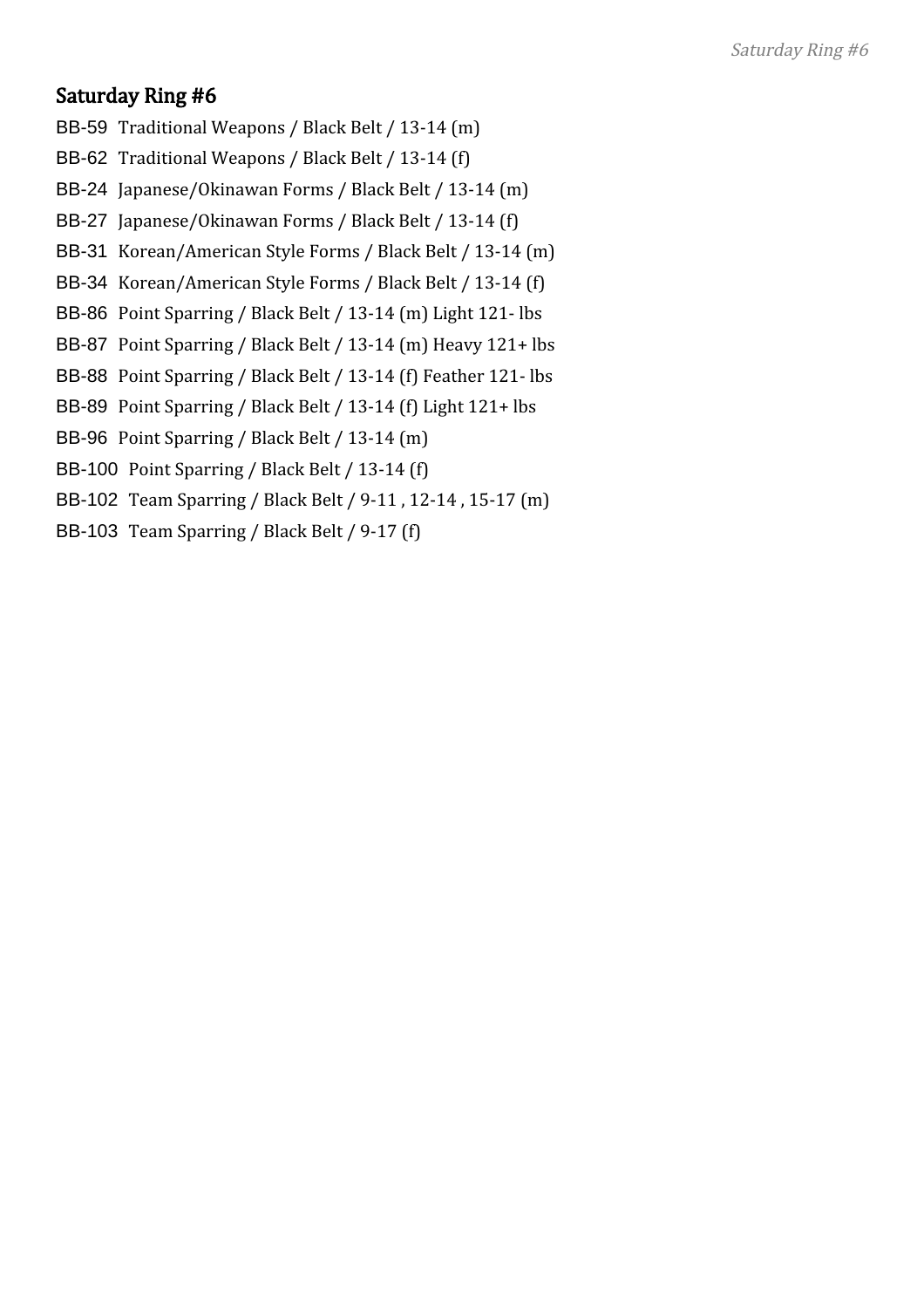- BB-190 Point Sparring / Black Belt / 18-34 (m) Light 151- lbs
- BB-191 Point Sparring / Black Belt / 18-34 (m) Middle 173-
- BB-193 Point Sparring / Black Belt / 18-34 (m) Super Heavy 200+
- BB-194 Point Sparring / Black Belt / 18-34 (f) Fly 121-
- BB-195 Point Sparring / Black Belt / 18-34 (f) Feather 132-
- BB-196 Point Sparring / Black Belt / 18-34 (f) Light 143-
- BB-197 Point Sparring / Black Belt / 18-34 (f) Middle 143+
- BB-209 Open Weight Sparring / Black Belt / 18-34 (m)
- BB-210 Open Weight Sparring / Black Belt / 18-34 (f)
- BB-198 Point Sparring / Black Belt / 35 & Older (m) Light 151-
- BB-199 Point Sparring / Black Belt / 35 & Older (m) Middle 173-
- BB-192 Point Sparring / Black Belt / 18-34 (m) Heavy 200-
- BB-207 Team Sparring / Black Belt / 18, 18, 18 (m)
- BB-208 Team Sparring / Black Belt / 18, 18, 18 (f)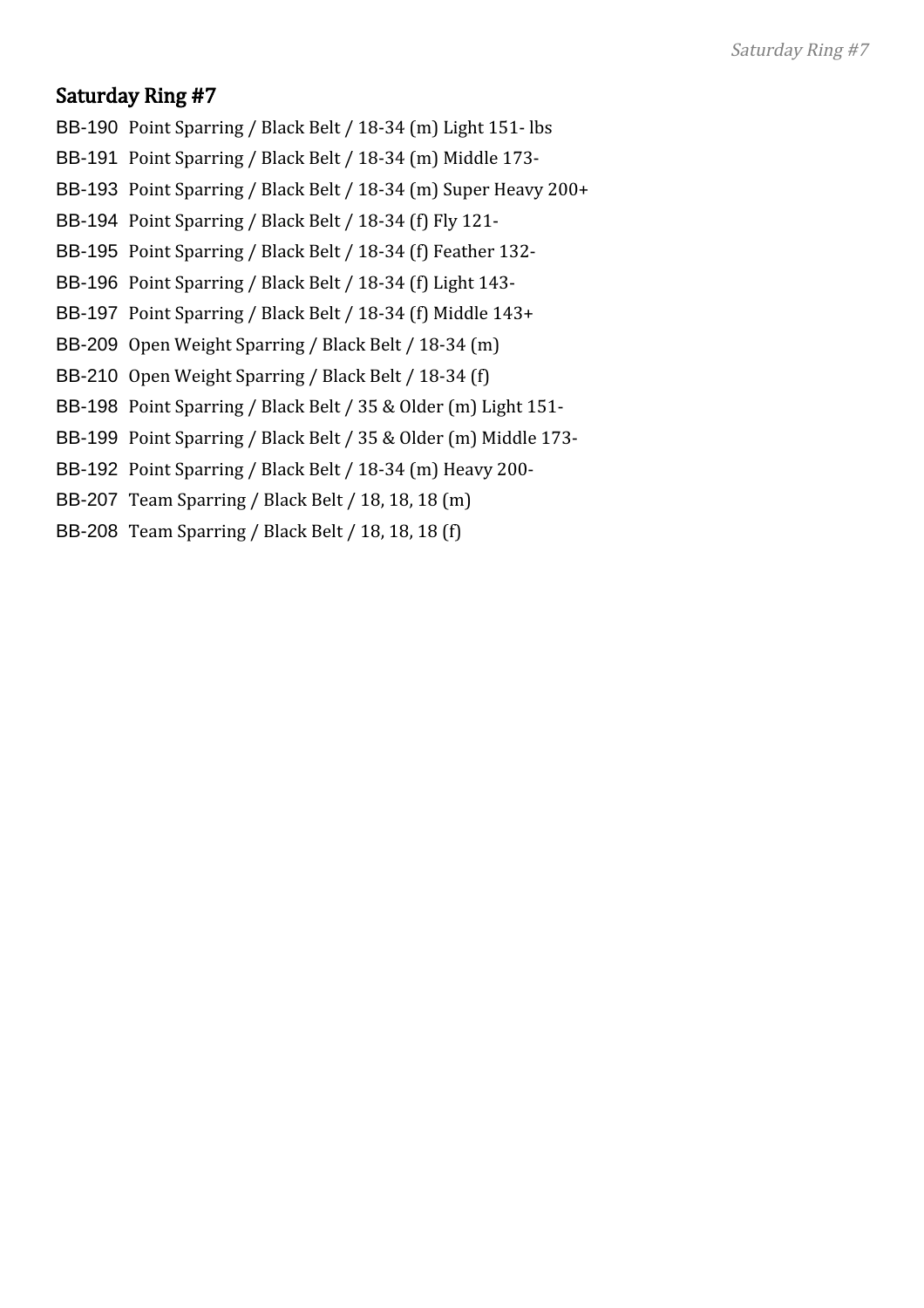- BB-80 Point Sparring / Black Belt / 10 & Younger (m/f) Light 88- lbs
- BB-81 Point Sparring / Black Belt / 10 & Younger (m/f) Heavy 88+ lbs
- BB-94 Point Sparring / Black Belt / 10 & Younger (m)
- BB-98 Point Sparring / Black Belt / 10 & Younger (f)
- BB-29 Korean/American Style Forms / Black Belt / 10 & Younger (m/f)
- BB-23 Japanese/Okinawan Forms / Black Belt / 11-12 (m)
- BB-26 Japanese/Okinawan Forms / Black Belt / 11-12 (f)
- BB-30 Korean/American Style Forms / Black Belt / 11-12 (m)
- BB-33 Korean/American Style Forms / Black Belt / 11-12 (f)
- BB-58 Traditional Weapons / Black Belt / 11-12 (m)
- BB-61 Traditional Weapons / Black Belt / 11-12 (f)
- BB-82 Point Sparring / Black Belt / 11-12 (m) Light 121- lbs
- BB-83 Point Sparring / Black Belt / 11-12 (m) Heavy 121+ lbs
- BB-84 Point Sparring / Black Belt / 11-12 (f) Feather 121- lbs
- BB-85 Point Sparring / Black Belt / 11-12 (f) Light 121+ lbs
- BB-95 Point Sparring / Black Belt / 11-12 (m)
- BB-99 Point Sparring / Black Belt / 11-12 (f)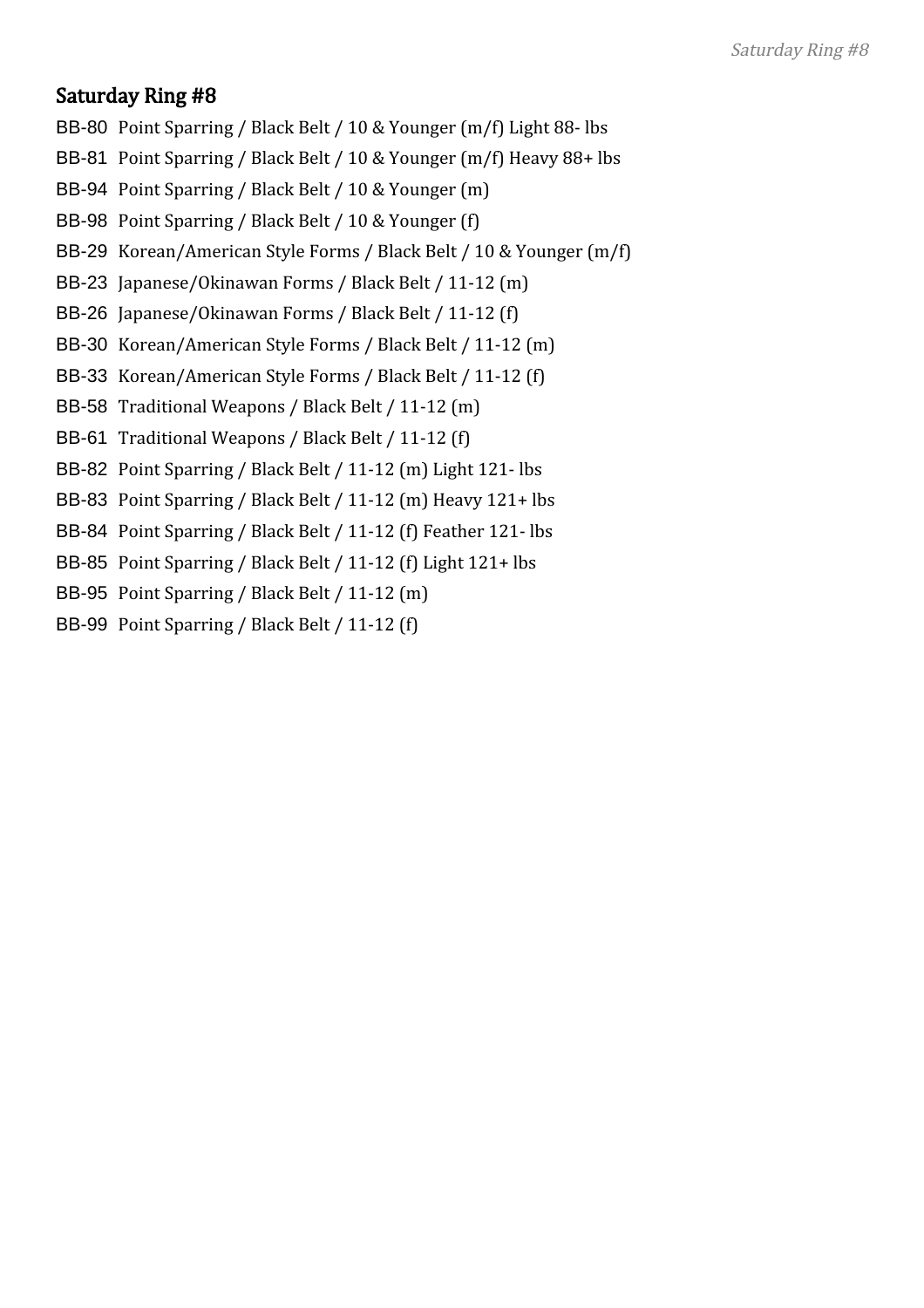- UB-203 12-17 Beginner (White , Yellow , Orange Belts) Musical Forms (m/f)
- UB-230 12-13 Beginner (White , Yellow , Orange belts) Creative/Extreme Forms (m/f)
- UB-233 14-17 Beginner (White , Yellow , Orange belts) Creative/Extreme Forms (m/f)
- UB-290 12-13 Beginner (White , Yellow , Orange belts) Traditional Forms (m/f)
- UB-293 14-17 Beginner (White , Yellow , Orange belts) Traditional Forms (m/f)
- UB-350 12-14 Beginner (White , Yellow , Orange belts) Point Fighting (m)
- UB-351 12-14 Beginner (White , Yellow , Orange belts) Point Fighting (f)
- UB-356 15-17 Beginner (White , Yellow , Orange belts) Point Fighting (m)
- UB-357 15-17 Beginner (White , Yellow , Orange belts) Point Fighting (f)
- GC-05 Grands 12-17 Beginner Forms And Weapons
- BB-215 Open Weight Sparring / Black Belt / 55 & Older (m)
- BB-216 Open Weight Sparring / Black Belt / 55 & Older (f)
- BB-205 Point Sparring / Black Belt / 55 & Older (m) Light 173-
- BB-206 Point Sparring / Black Belt / 55 & Older (m) Heavy 173+
- BB-213 Open Weight Sparring / Black Belt / 45 & Older (m)
- BB-214 Open Weight Sparring / Black Belt / 45 & Older (f)
- BB-203 Point Sparring / Black Belt / 45 & Older (m) Light 173-
- BB-204 Point Sparring / Black Belt / 45 & Older (m) Heavy 173+
- BB-211 Open Weight Sparring / Black Belt / 35 & Older (m)
- BB-212 Open Weight Sparring / Black Belt / 35 & Older (f)
- BB-200 Point Sparring / Black Belt / 35 & Older (m) Heavy 200-
- BB-201 Point Sparring / Black Belt / 35 & Older (m) Super Heavy 200+
- BB-202 Point Sparring / Black Belt / 35 & Older (f)